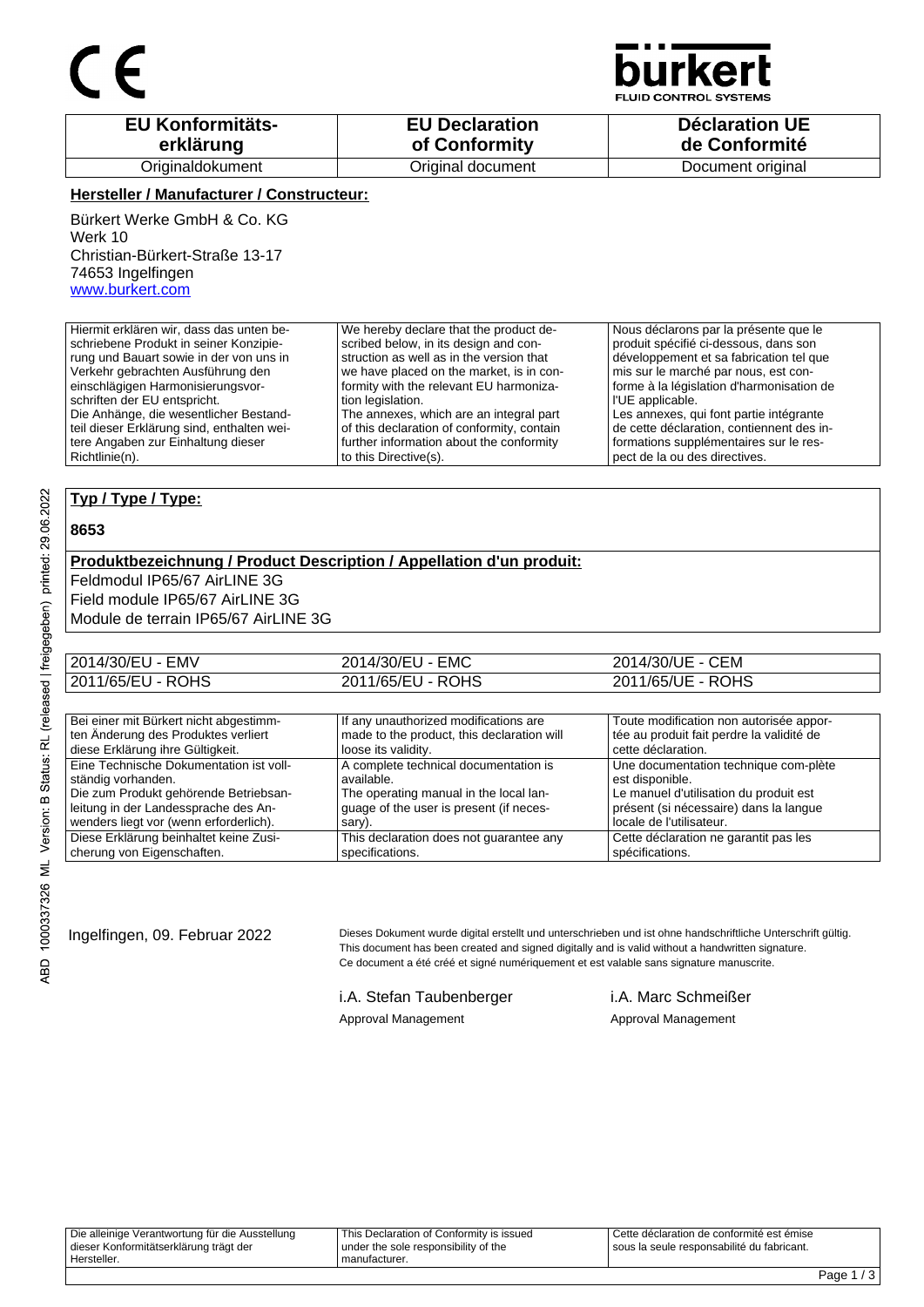# $C \in$



| <b>Anhang EMV zur</b><br>EU Konformitätserklärung                                                                                                                                                                                                                                                     | <b>Annex EMC for</b><br><b>EU Declaration of Conformity</b>                                                                                                                                                                                                                     | Annexe CEM à la<br>Déclaration UE de                                                                                                                                                                                                                                        |
|-------------------------------------------------------------------------------------------------------------------------------------------------------------------------------------------------------------------------------------------------------------------------------------------------------|---------------------------------------------------------------------------------------------------------------------------------------------------------------------------------------------------------------------------------------------------------------------------------|-----------------------------------------------------------------------------------------------------------------------------------------------------------------------------------------------------------------------------------------------------------------------------|
| Originaldokument                                                                                                                                                                                                                                                                                      | Original document                                                                                                                                                                                                                                                               | Document original                                                                                                                                                                                                                                                           |
| 2014/30/EU - EMV                                                                                                                                                                                                                                                                                      | 2014/30/EU - EMC                                                                                                                                                                                                                                                                | 2014/30/UE - CEM                                                                                                                                                                                                                                                            |
|                                                                                                                                                                                                                                                                                                       | Reference in the Official Journal of the EU: L 96 dated 29.3.2014                                                                                                                                                                                                               |                                                                                                                                                                                                                                                                             |
| Typ / Type / Type (Geräteschlüssel / product specification key / clé de produit):<br>8653 ** ** ** ** ** ** ** ** ** ** ** **                                                                                                                                                                         |                                                                                                                                                                                                                                                                                 |                                                                                                                                                                                                                                                                             |
| Der oben beschriebene Gegenstand der<br>Erklärung erfüllt die Vorschriften der<br>Richtlinie 2014/30/EU des Europäischen<br>Parlaments und des Rates vom 26. Februar<br>2014 zur Harmonisierung der<br>Rechtsvorschriften der Mitgliedsstaaten<br>über die elektromagnetische Verträglich-<br>l keit. | The object of the declaration described<br>above is in conformity with Directive<br>2014/30/EU of the European Parliament<br>and of the Council of 26 February 2014<br>on the harmonisation of the laws of the<br>Member States relating to electroma-<br>qnetic compatibility. | L'objet de la déclaration décrit ci-dessus<br>est conforme à la directive 2014/30/UE<br>du Parlement européen et du Conseil du<br>26 février 2014 relative à l'harmonisa-<br>tion des législations des États membres<br>concernant la compatibilité électro-<br>magnétique. |
| Für die Bewertung wurden folgende<br>Normen herangezogen (wenn anwend-<br>  bar):                                                                                                                                                                                                                     | For evaluation of the conformity, the<br>following standards were consulted<br>(if applicable):                                                                                                                                                                                 | Pour l'évaluation de la conformité, les<br>normes suivantes ont été utilisées (le<br>cas échéant):                                                                                                                                                                          |
| EN 55011:2016+A1:2017, EN 61000-6-2:2019, EN 61000-6-4:2019                                                                                                                                                                                                                                           |                                                                                                                                                                                                                                                                                 |                                                                                                                                                                                                                                                                             |

| Die Sicherheits- und Einbauhinweise     | The instructions for safety and      | Les consignes de sécurité et d'installation |
|-----------------------------------------|--------------------------------------|---------------------------------------------|
| der mitgelieferten Produktdokumentation | installation of the enclosed product | décrites dans la documentation fournie      |
| sind zu beachten                        | I documentation have to be observed. | avec le produit doivent être respectées.    |
|                                         |                                      |                                             |